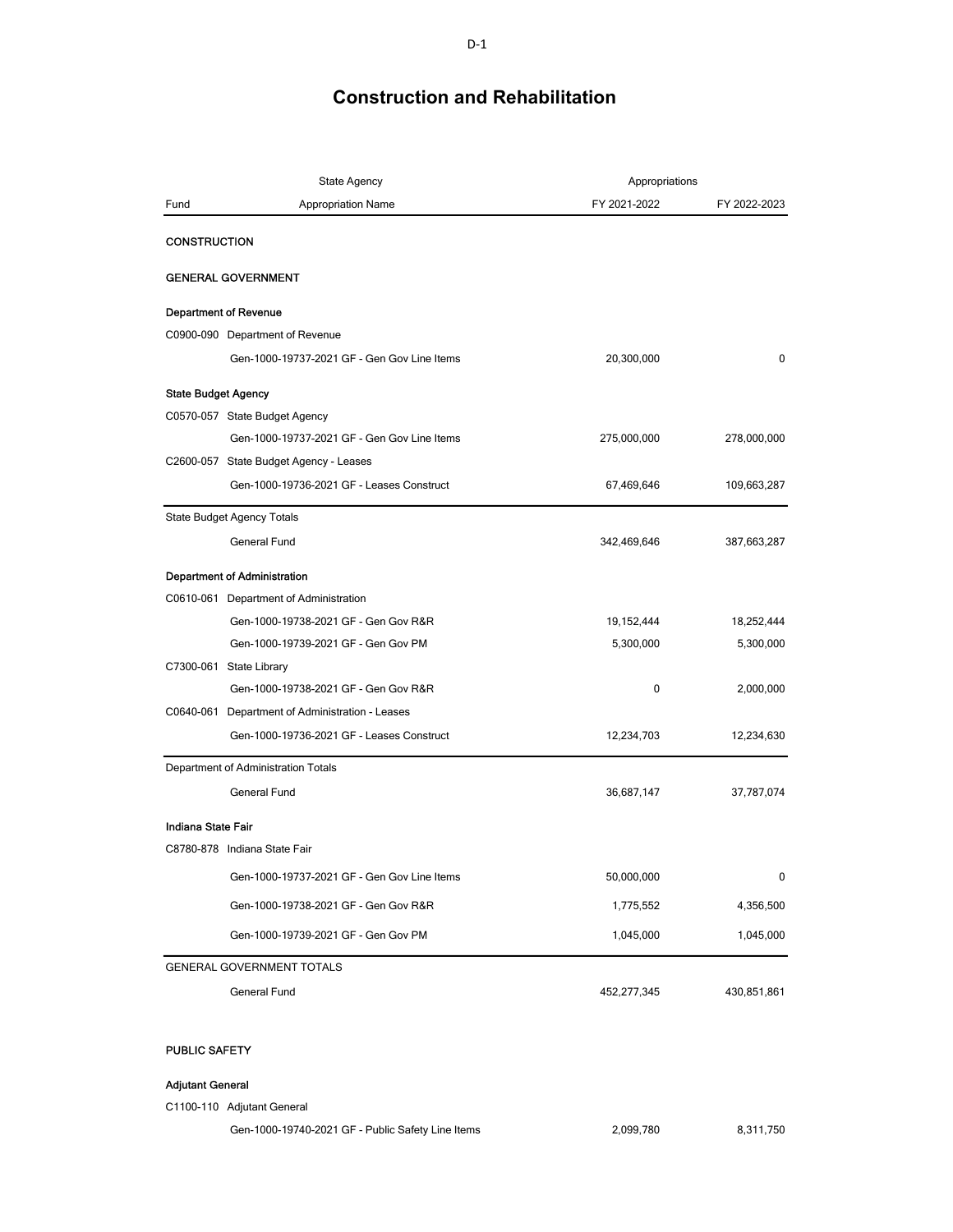|                            | <b>State Agency</b>                                | Appropriations |              |
|----------------------------|----------------------------------------------------|----------------|--------------|
| Fund                       | <b>Appropriation Name</b>                          | FY 2021-2022   | FY 2022-2023 |
|                            | Gen-1000-19741-2021 GF - Public Safety PM          | 930,250        | 930,250      |
|                            | Ded-5990-59917-2021 SCF - Public Safety RR         | 1,180,574      | 1,451,277    |
|                            | Total                                              | 4,210,604      | 10,693,277   |
| <b>State Police</b>        |                                                    |                |              |
|                            | C1000-100 Indiana State Police                     |                |              |
|                            | Gen-1000-19740-2021 GF - Public Safety Line Items  | 8,500,000      | 0            |
|                            | Gen-1000-19741-2021 GF - Public Safety PM          | 955,899        | 955,899      |
|                            | Gen-1000-19742-2021 GF - Public Safety R&R         | 906,900        | 1,440,000    |
| <b>State Police Totals</b> |                                                    |                |              |
|                            | General Fund                                       | 10,362,799     | 2,395,899    |
|                            | Law Enforcement Training Board                     |                |              |
|                            | C1030-103 Law Enforcement Training Board           |                |              |
|                            | Gen-1000-19741-2021 GF - Public Safety PM          | 200,000        | 200,000      |
|                            | Gen-1000-19742-2021 GF - Public Safety R&R         | 143,885        | 241,350      |
|                            | <b>Department of Correction</b>                    |                |              |
|                            | C6200-620 State Prison                             |                |              |
|                            | Gen-1000-19741-2021 GF - Public Safety PM          | 467,500        | 467,500      |
|                            | Ded-5990-59917-2021 SCF - Public Safety RR         | 1,500,000      | 500,000      |
|                            | Total                                              | 1,967,500      | 967,500      |
|                            | C6300-630 Pendleton Correctional Facility          |                |              |
|                            | Gen-1000-19741-2021 GF - Public Safety PM          | 552,500        | 552,500      |
|                            | C6350-635 Correctional Industrial Facility         |                |              |
|                            | Gen-1000-19741-2021 GF - Public Safety PM          | 255,000        | 255,000      |
|                            | Ded-5990-59917-2021 SCF - Public Safety RR         | 4,250,000      | 950,000      |
|                            | Total                                              | 4,505,000      | 1,205,000    |
|                            | C6400-640 Women's Prison                           |                |              |
|                            | Gen-1000-19741-2021 GF - Public Safety PM          | 153,000        | 153.000      |
|                            | C6500-650 Putnamville Correctional Facility        |                |              |
|                            | Gen-1000-19741-2021 GF - Public Safety PM          | 340,000        | 340,000      |
|                            | C6650-665 Wabash Valley Correctional Facility      |                |              |
|                            | Gen-1000-19741-2021 GF - Public Safety PM          | 224,125        | 224,125      |
|                            | C6600-660 Indianapolis Re-Entry Education Facility |                |              |
|                            | Gen-1000-19741-2021 GF - Public Safety PM          | 153,000        | 153,000      |
|                            | C6750-675 Branchville Correctional Facility        |                |              |
|                            | Gen-1000-19741-2021 GF - Public Safety PM          | 153,000        | 153,000      |
|                            | Ded-5990-59917-2021 SCF - Public Safety RR         | 0              | 575,000      |
|                            | Total                                              | 153,000        | 728,000      |

C6800-680 Westville Correctional Facility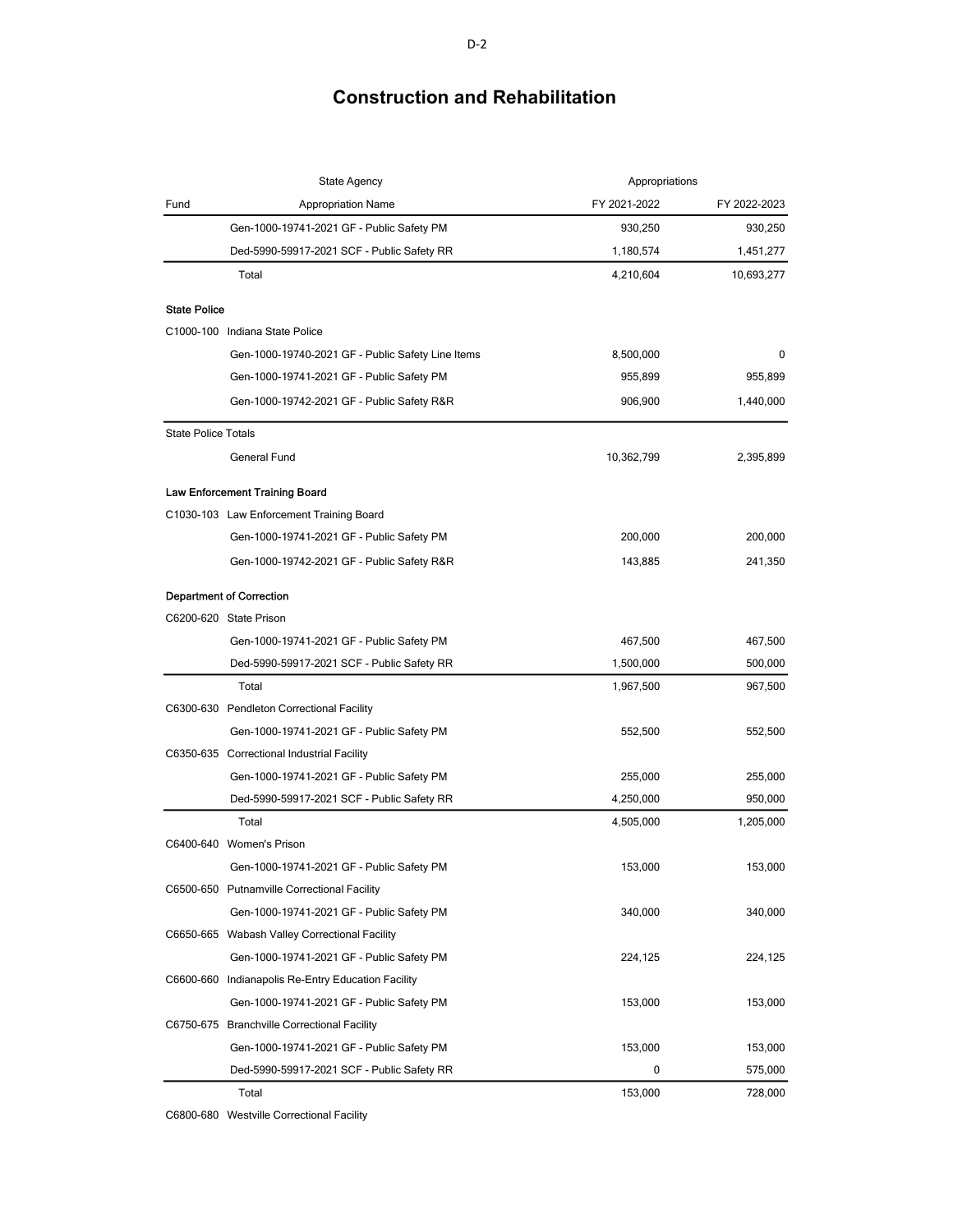|      | <b>State Agency</b>                                    | Appropriations |              |  |  |
|------|--------------------------------------------------------|----------------|--------------|--|--|
| Fund | <b>Appropriation Name</b>                              | FY 2021-2022   | FY 2022-2023 |  |  |
|      | Gen-1000-19740-2021 GF - Public Safety Line Items      | 400,000,000    | 0            |  |  |
|      | Gen-1000-19741-2021 GF - Public Safety PM              | 442,000        | 442,000      |  |  |
|      | Ded-5990-59917-2021 SCF - Public Safety RR             | 0              | 1,250,000    |  |  |
|      | Total                                                  | 400,442,000    | 1,692,000    |  |  |
|      | C6850-685 Rockville Correctional Facility              |                |              |  |  |
|      | Gen-1000-19741-2021 GF - Public Safety PM              | 212,500        | 212,500      |  |  |
|      | C6900-690 Plainfield Correctional Facility             |                |              |  |  |
|      | Gen-1000-19741-2021 GF - Public Safety PM              | 212,500        | 212,500      |  |  |
|      | Ded-5990-59917-2021 SCF - Public Safety RR             | 0              | 1,250,000    |  |  |
|      | Total                                                  | 212,500        | 1,462,500    |  |  |
|      | C6950-695 Reception and Diagnostic Center              |                |              |  |  |
|      | Gen-1000-19741-2021 GF - Public Safety PM              | 89,250         | 89,250       |  |  |
|      | C6180-618 Miami Correctional Facility                  |                |              |  |  |
|      | Gen-1000-19741-2021 GF - Public Safety PM              | 382,500        | 382,500      |  |  |
|      | C6450-645 New Castle Correctional Facility             |                |              |  |  |
|      | Gen-1000-19741-2021 GF - Public Safety PM              | 700,000        | 700,000      |  |  |
|      | C6140-614 Chain O' Lakes Correctional Facility         |                |              |  |  |
|      | Gen-1000-19741-2021 GF - Public Safety PM              | 38,250         | 38,250       |  |  |
|      | C6970-697 Edinburgh Correctional Facility              |                |              |  |  |
|      | Gen-1000-19741-2021 GF - Public Safety PM              | 34,000         | 34,000       |  |  |
|      | C6670-667 Madison Correctional Facility                |                |              |  |  |
|      | Gen-1000-19741-2021 GF - Public Safety PM              | 318,750        | 318,750      |  |  |
|      | C6220-622 South Bend Work Release Center               |                |              |  |  |
|      | Gen-1000-19741-2021 GF - Public Safety PM              | 42,500         | 42,500       |  |  |
|      | C6230-623 Heritage Trail Correctional Facility         |                |              |  |  |
|      | Gen-1000-19741-2021 GF - Public Safety PM              | 191,250        | 191,250      |  |  |
|      | Ded-5990-59917-2021 SCF - Public Safety RR             | 0              | 250,000      |  |  |
|      | Total                                                  | 191,250        | 441,250      |  |  |
|      | C6550-655 Pendleton Juvenile Correctional Facility     |                |              |  |  |
|      | Gen-1000-19741-2021 GF - Public Safety PM              | 127,500        | 127,500      |  |  |
|      | C6610-661 LaPorte Juvenile Correctional Facility       |                |              |  |  |
|      | Gen-1000-19741-2021 GF - Public Safety PM              | 34,000         | 34,000       |  |  |
|      | C6160-616 North Central Juvenile Correctional Facility |                |              |  |  |
|      | Gen-1000-19741-2021 GF - Public Safety PM              | 51,000         | 51,000       |  |  |
|      | C6190-619 Logansport Juvenile Correctional Facility    |                |              |  |  |
|      | Ded-5990-59918-2021 SCF - Corrections RR               | 100,000        | 0            |  |  |
|      | Department of Correction Totals                        |                |              |  |  |
|      | General Fund                                           | 405,174,125    | 5,174,125    |  |  |
|      | <b>Dedicated Funds</b>                                 | 5,850,000      | 4,775,000    |  |  |
|      | Total                                                  | 411,024,125    | 9,949,125    |  |  |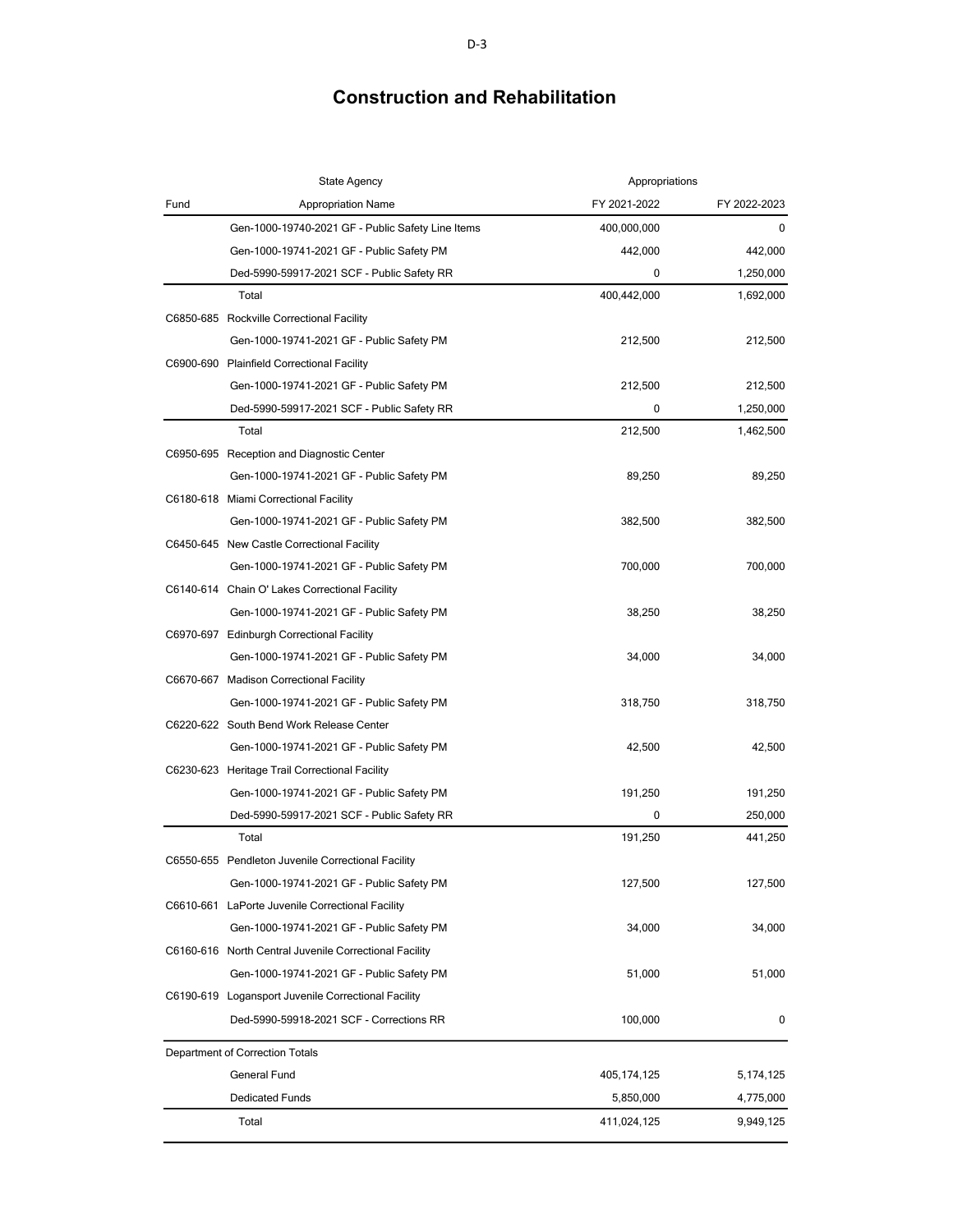|                    | <b>State Agency</b>                                                | Appropriations |              |
|--------------------|--------------------------------------------------------------------|----------------|--------------|
| Fund               | <b>Appropriation Name</b>                                          | FY 2021-2022   | FY 2022-2023 |
|                    | PUBLIC SAFETY TOTALS                                               |                |              |
|                    | General Fund                                                       | 418,910,839    | 17,253,374   |
|                    | <b>Dedicated Funds</b>                                             | 7,030,574      | 6,226,277    |
|                    | Total                                                              | 425,941,413    | 23,479,651   |
|                    | <b>CONSERVATION AND ENVIRONMENT</b>                                |                |              |
|                    | <b>Department of Natural Resources</b>                             |                |              |
|                    | C3000-300 Department of Natural Resources - General Administration |                |              |
|                    | Gen-1000-19744-2021 GF - Cons & Envir PM                           | 50,000         | 50,000       |
|                    | Ded-5990-59919-2021 SCF - Cons & Envir RR                          | 6,063,788      | 5,670,788    |
|                    | Total                                                              | 6,113,788      | 5,720,788    |
|                    | C3020-300 Fish and Wildlife                                        |                |              |
|                    | Gen-1000-19744-2021 GF - Cons & Envir PM                           | 1,550,000      | 1,550,000    |
|                    | Ded-5990-59919-2021 SCF - Cons & Envir RR                          | 0              | 850,000      |
|                    | Total                                                              | 1,550,000      | 2,400,000    |
| C3090-300 Forestry |                                                                    |                |              |
|                    | Gen-1000-19744-2021 GF - Cons & Envir PM                           | 1,525,000      | 1,525,000    |
|                    | Ded-5990-59919-2021 SCF - Cons & Envir RR                          | 750,000        | 0            |
|                    | Total                                                              | 2,275,000      | 1,525,000    |
|                    | C3160-300 Nature Preserves                                         |                |              |
|                    | Gen-1000-19744-2021 GF - Cons & Envir PM                           | 586,614        | 586,614      |
|                    | C3070-300 Outdoor Recreation                                       |                |              |
|                    | Gen-1000-19744-2021 GF - Cons & Envir PM                           | 35,000         | 35,000       |
|                    | C3030-300 State Parks and Reservoir Management                     |                |              |
|                    | Gen-1000-19744-2021 GF - Cons & Envir PM                           | 4,050,000      | 4,050,000    |
|                    | Ded-5990-59919-2021 SCF - Cons & Envir RR                          | 2,875,000      | 3,397,500    |
|                    | Total                                                              | 6,925,000      | 7,447,500    |
|                    | C3060-300 Division of Water                                        |                |              |
|                    | Gen-1000-19744-2021 GF - Cons & Envir PM                           | 83,500         | 83,500       |
|                    | Ded-5990-59919-2021 SCF - Cons & Envir RR                          | 2,110,000      | 2,000,000    |
|                    | Total                                                              | 2,193,500      | 2,083,500    |
|                    | C3010-300 Enforcement                                              |                |              |
|                    | Gen-1000-19744-2021 GF - Cons & Envir PM                           | 270,000        | 270,000      |
|                    | C3290-300 Entomology                                               |                |              |
|                    | Gen-1000-19744-2021 GF - Cons & Envir PM                           | 137,500        | 137,500      |
|                    | Department of Natural Resources Totals                             |                |              |
|                    | General Fund                                                       | 8,287,614      | 8,287,614    |
|                    | <b>Dedicated Funds</b>                                             | 11,798,788     | 11,918,288   |
|                    | Total                                                              | 20,086,402     | 20,205,902   |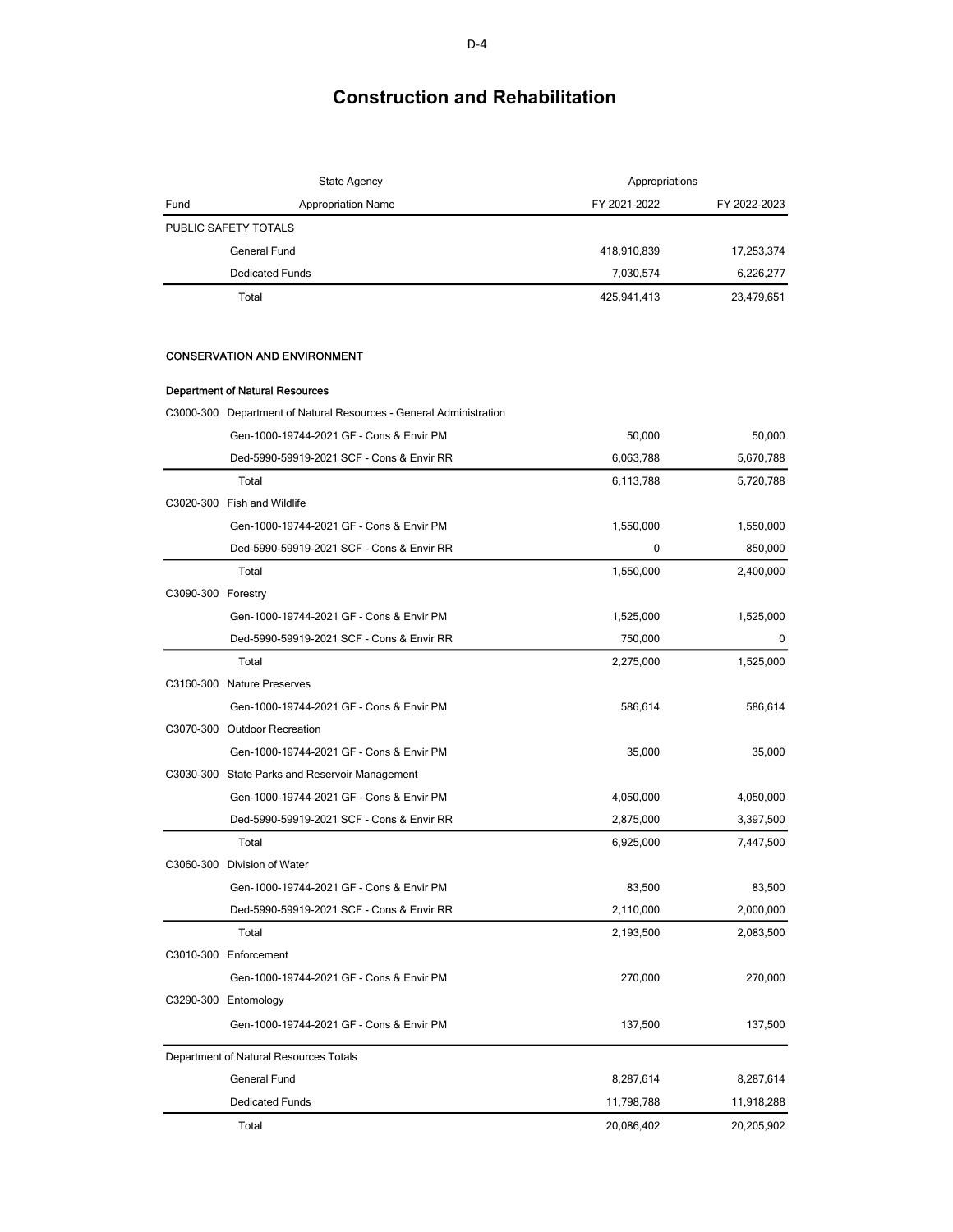| <b>Appropriation Name</b><br>FY 2021-2022<br>FY 2022-2023<br>Fund<br><b>Other Natural Resources</b><br>C3150-315 War Memorials Commission<br>Gen-1000-19744-2021 GF - Cons & Envir PM<br>617,000<br>617,000<br>Gen-1000-19745-2021 GF - Cons & Envir R&R<br>681,960<br>2,251,200<br>C0303-303 Indiana State Museum and Historic Sites Corporation<br>Gen-1000-19744-2021 GF - Cons & Envir PM<br>574,687<br>574,687<br>Gen-1000-19745-2021 GF - Cons & Envir R&R<br>1,950,505<br>1,912,500<br>Ded-5990-59919-2021 SCF - Cons & Envir RR<br>0<br>757,800<br>Total<br>2,525,192<br>3,244,987<br><b>Other Natural Resources Totals</b><br><b>General Fund</b><br>3,824,152<br>5,355,387<br><b>Dedicated Funds</b><br>0<br>757,800<br>3,824,152<br>Total<br>6,113,187<br>CONSERVATION AND ENVIRONMENT TOTALS<br>General Fund<br>12,111,766<br>13,643,001<br><b>Dedicated Funds</b><br>11,798,788<br>12,676,088<br>Total<br>23,910,554<br>26,319,089<br><b>TRANSPORTATION</b><br><b>Department of Transportation</b><br>C8000-800 Department of Transportation - Buildings and Grounds<br>Ded-4000-30508-2021 St Hwy Fnd PM<br>2,232,888<br>2,232,888<br>Ded-4000-30509-2021 St Hwy Fnd R&R<br>1,872,362<br>1,872,362<br>Ded-4000-30531-2021 St Hwy Fnd Line Items<br>18,130,000<br>8,100,000<br><b>TRANSPORTATION TOTALS</b><br>22,235,250<br>12,205,250<br><b>Dedicated Funds</b><br><b>HEALTH AND HUMAN SERVICES</b><br><b>Family and Social Services Administration</b><br>C4150-415 Evansville Psychiatric Children's Center<br>Gen-1000-19746-2021 GF - FSSA PM<br>36,500<br>36,500<br>Ded-5990-59970-2021 SCF - FSSA RR<br>452,000<br>0 | State Agency | Appropriations |        |
|-------------------------------------------------------------------------------------------------------------------------------------------------------------------------------------------------------------------------------------------------------------------------------------------------------------------------------------------------------------------------------------------------------------------------------------------------------------------------------------------------------------------------------------------------------------------------------------------------------------------------------------------------------------------------------------------------------------------------------------------------------------------------------------------------------------------------------------------------------------------------------------------------------------------------------------------------------------------------------------------------------------------------------------------------------------------------------------------------------------------------------------------------------------------------------------------------------------------------------------------------------------------------------------------------------------------------------------------------------------------------------------------------------------------------------------------------------------------------------------------------------------------------------------------------------------------------------------------------------------------------------------------|--------------|----------------|--------|
|                                                                                                                                                                                                                                                                                                                                                                                                                                                                                                                                                                                                                                                                                                                                                                                                                                                                                                                                                                                                                                                                                                                                                                                                                                                                                                                                                                                                                                                                                                                                                                                                                                           |              |                |        |
|                                                                                                                                                                                                                                                                                                                                                                                                                                                                                                                                                                                                                                                                                                                                                                                                                                                                                                                                                                                                                                                                                                                                                                                                                                                                                                                                                                                                                                                                                                                                                                                                                                           |              |                |        |
|                                                                                                                                                                                                                                                                                                                                                                                                                                                                                                                                                                                                                                                                                                                                                                                                                                                                                                                                                                                                                                                                                                                                                                                                                                                                                                                                                                                                                                                                                                                                                                                                                                           |              |                |        |
|                                                                                                                                                                                                                                                                                                                                                                                                                                                                                                                                                                                                                                                                                                                                                                                                                                                                                                                                                                                                                                                                                                                                                                                                                                                                                                                                                                                                                                                                                                                                                                                                                                           |              |                |        |
|                                                                                                                                                                                                                                                                                                                                                                                                                                                                                                                                                                                                                                                                                                                                                                                                                                                                                                                                                                                                                                                                                                                                                                                                                                                                                                                                                                                                                                                                                                                                                                                                                                           |              |                |        |
|                                                                                                                                                                                                                                                                                                                                                                                                                                                                                                                                                                                                                                                                                                                                                                                                                                                                                                                                                                                                                                                                                                                                                                                                                                                                                                                                                                                                                                                                                                                                                                                                                                           |              |                |        |
|                                                                                                                                                                                                                                                                                                                                                                                                                                                                                                                                                                                                                                                                                                                                                                                                                                                                                                                                                                                                                                                                                                                                                                                                                                                                                                                                                                                                                                                                                                                                                                                                                                           |              |                |        |
|                                                                                                                                                                                                                                                                                                                                                                                                                                                                                                                                                                                                                                                                                                                                                                                                                                                                                                                                                                                                                                                                                                                                                                                                                                                                                                                                                                                                                                                                                                                                                                                                                                           |              |                |        |
|                                                                                                                                                                                                                                                                                                                                                                                                                                                                                                                                                                                                                                                                                                                                                                                                                                                                                                                                                                                                                                                                                                                                                                                                                                                                                                                                                                                                                                                                                                                                                                                                                                           |              |                |        |
|                                                                                                                                                                                                                                                                                                                                                                                                                                                                                                                                                                                                                                                                                                                                                                                                                                                                                                                                                                                                                                                                                                                                                                                                                                                                                                                                                                                                                                                                                                                                                                                                                                           |              |                |        |
|                                                                                                                                                                                                                                                                                                                                                                                                                                                                                                                                                                                                                                                                                                                                                                                                                                                                                                                                                                                                                                                                                                                                                                                                                                                                                                                                                                                                                                                                                                                                                                                                                                           |              |                |        |
|                                                                                                                                                                                                                                                                                                                                                                                                                                                                                                                                                                                                                                                                                                                                                                                                                                                                                                                                                                                                                                                                                                                                                                                                                                                                                                                                                                                                                                                                                                                                                                                                                                           |              |                |        |
|                                                                                                                                                                                                                                                                                                                                                                                                                                                                                                                                                                                                                                                                                                                                                                                                                                                                                                                                                                                                                                                                                                                                                                                                                                                                                                                                                                                                                                                                                                                                                                                                                                           |              |                |        |
|                                                                                                                                                                                                                                                                                                                                                                                                                                                                                                                                                                                                                                                                                                                                                                                                                                                                                                                                                                                                                                                                                                                                                                                                                                                                                                                                                                                                                                                                                                                                                                                                                                           |              |                |        |
|                                                                                                                                                                                                                                                                                                                                                                                                                                                                                                                                                                                                                                                                                                                                                                                                                                                                                                                                                                                                                                                                                                                                                                                                                                                                                                                                                                                                                                                                                                                                                                                                                                           |              |                |        |
|                                                                                                                                                                                                                                                                                                                                                                                                                                                                                                                                                                                                                                                                                                                                                                                                                                                                                                                                                                                                                                                                                                                                                                                                                                                                                                                                                                                                                                                                                                                                                                                                                                           |              |                |        |
|                                                                                                                                                                                                                                                                                                                                                                                                                                                                                                                                                                                                                                                                                                                                                                                                                                                                                                                                                                                                                                                                                                                                                                                                                                                                                                                                                                                                                                                                                                                                                                                                                                           |              |                |        |
|                                                                                                                                                                                                                                                                                                                                                                                                                                                                                                                                                                                                                                                                                                                                                                                                                                                                                                                                                                                                                                                                                                                                                                                                                                                                                                                                                                                                                                                                                                                                                                                                                                           |              |                |        |
|                                                                                                                                                                                                                                                                                                                                                                                                                                                                                                                                                                                                                                                                                                                                                                                                                                                                                                                                                                                                                                                                                                                                                                                                                                                                                                                                                                                                                                                                                                                                                                                                                                           |              |                |        |
|                                                                                                                                                                                                                                                                                                                                                                                                                                                                                                                                                                                                                                                                                                                                                                                                                                                                                                                                                                                                                                                                                                                                                                                                                                                                                                                                                                                                                                                                                                                                                                                                                                           |              |                |        |
|                                                                                                                                                                                                                                                                                                                                                                                                                                                                                                                                                                                                                                                                                                                                                                                                                                                                                                                                                                                                                                                                                                                                                                                                                                                                                                                                                                                                                                                                                                                                                                                                                                           |              |                |        |
|                                                                                                                                                                                                                                                                                                                                                                                                                                                                                                                                                                                                                                                                                                                                                                                                                                                                                                                                                                                                                                                                                                                                                                                                                                                                                                                                                                                                                                                                                                                                                                                                                                           |              |                |        |
|                                                                                                                                                                                                                                                                                                                                                                                                                                                                                                                                                                                                                                                                                                                                                                                                                                                                                                                                                                                                                                                                                                                                                                                                                                                                                                                                                                                                                                                                                                                                                                                                                                           |              |                |        |
|                                                                                                                                                                                                                                                                                                                                                                                                                                                                                                                                                                                                                                                                                                                                                                                                                                                                                                                                                                                                                                                                                                                                                                                                                                                                                                                                                                                                                                                                                                                                                                                                                                           |              |                |        |
|                                                                                                                                                                                                                                                                                                                                                                                                                                                                                                                                                                                                                                                                                                                                                                                                                                                                                                                                                                                                                                                                                                                                                                                                                                                                                                                                                                                                                                                                                                                                                                                                                                           |              |                |        |
|                                                                                                                                                                                                                                                                                                                                                                                                                                                                                                                                                                                                                                                                                                                                                                                                                                                                                                                                                                                                                                                                                                                                                                                                                                                                                                                                                                                                                                                                                                                                                                                                                                           |              |                |        |
|                                                                                                                                                                                                                                                                                                                                                                                                                                                                                                                                                                                                                                                                                                                                                                                                                                                                                                                                                                                                                                                                                                                                                                                                                                                                                                                                                                                                                                                                                                                                                                                                                                           |              |                |        |
|                                                                                                                                                                                                                                                                                                                                                                                                                                                                                                                                                                                                                                                                                                                                                                                                                                                                                                                                                                                                                                                                                                                                                                                                                                                                                                                                                                                                                                                                                                                                                                                                                                           |              |                |        |
|                                                                                                                                                                                                                                                                                                                                                                                                                                                                                                                                                                                                                                                                                                                                                                                                                                                                                                                                                                                                                                                                                                                                                                                                                                                                                                                                                                                                                                                                                                                                                                                                                                           |              |                |        |
|                                                                                                                                                                                                                                                                                                                                                                                                                                                                                                                                                                                                                                                                                                                                                                                                                                                                                                                                                                                                                                                                                                                                                                                                                                                                                                                                                                                                                                                                                                                                                                                                                                           |              |                |        |
|                                                                                                                                                                                                                                                                                                                                                                                                                                                                                                                                                                                                                                                                                                                                                                                                                                                                                                                                                                                                                                                                                                                                                                                                                                                                                                                                                                                                                                                                                                                                                                                                                                           |              |                |        |
|                                                                                                                                                                                                                                                                                                                                                                                                                                                                                                                                                                                                                                                                                                                                                                                                                                                                                                                                                                                                                                                                                                                                                                                                                                                                                                                                                                                                                                                                                                                                                                                                                                           | Total        | 488,500        | 36,500 |
| C4250-425 Evansville State Hospital                                                                                                                                                                                                                                                                                                                                                                                                                                                                                                                                                                                                                                                                                                                                                                                                                                                                                                                                                                                                                                                                                                                                                                                                                                                                                                                                                                                                                                                                                                                                                                                                       |              |                |        |
| Gen-1000-19746-2021 GF - FSSA PM<br>391,162<br>391,162                                                                                                                                                                                                                                                                                                                                                                                                                                                                                                                                                                                                                                                                                                                                                                                                                                                                                                                                                                                                                                                                                                                                                                                                                                                                                                                                                                                                                                                                                                                                                                                    |              |                |        |
| C4300-430 Madison State Hospital                                                                                                                                                                                                                                                                                                                                                                                                                                                                                                                                                                                                                                                                                                                                                                                                                                                                                                                                                                                                                                                                                                                                                                                                                                                                                                                                                                                                                                                                                                                                                                                                          |              |                |        |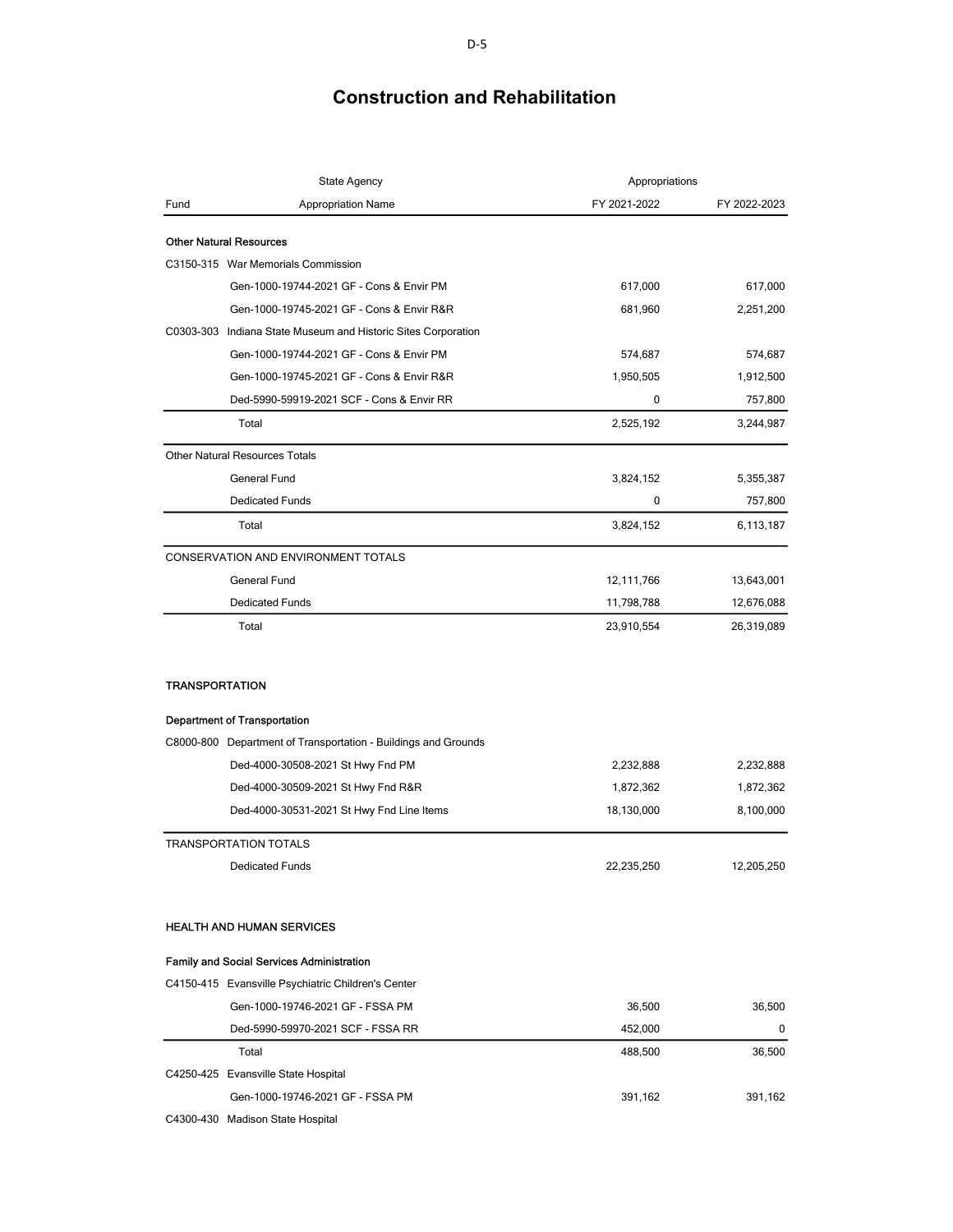|                             | <b>State Agency</b><br>Appropriations                |              |              |
|-----------------------------|------------------------------------------------------|--------------|--------------|
| Fund                        | <b>Appropriation Name</b>                            | FY 2021-2022 | FY 2022-2023 |
|                             | Gen-1000-19746-2021 GF - FSSA PM                     | 464,104      | 464,104      |
|                             | Ded-5990-59970-2021 SCF - FSSA RR                    | 0            | 98,400       |
|                             | Total                                                | 464,104      | 562,504      |
|                             | C4350-435 Logansport State Hospital                  |              |              |
|                             | Gen-1000-19746-2021 GF - FSSA PM                     | 491,572      | 491,572      |
|                             | Ded-5990-59970-2021 SCF - FSSA RR                    | 833,369      | 1,824,000    |
|                             | Total                                                | 1,324,941    | 2,315,572    |
|                             | C4400-440 Richmond State Hospital                    |              |              |
|                             | Gen-1000-19746-2021 GF - FSSA PM                     | 550,000      | 550,000      |
|                             | Ded-5990-59970-2021 SCF - FSSA RR                    | 0            | 1,217,485    |
|                             | Total                                                | 550,000      | 1,767,485    |
|                             | C4500-450 Larue Carter Memorial Hospital             |              |              |
|                             | Gen-1000-19746-2021 GF - FSSA PM                     | 417,703      | 417,703      |
|                             | C4510-451 Neuro Diagnostic Institute                 |              |              |
|                             | Gen-1000-19746-2021 GF - FSSA PM                     | 475,810      | 475,810      |
|                             | C4100-410 FSSA - Division of Mental Health           |              |              |
|                             | Ded-5990-59970-2021 SCF - FSSA RR                    | 3,386,146    | 0            |
|                             | Family and Social Services Administration Totals     |              |              |
|                             | General Fund                                         | 2,826,851    | 2,826,851    |
|                             | <b>Dedicated Funds</b>                               | 4,671,515    | 3,139,885    |
|                             | Total                                                | 7,498,366    | 5,966,736    |
| <b>Public Health</b>        |                                                      |              |              |
|                             | C5500-550 School for the Blind and Visually Impaired |              |              |
|                             | Gen-1000-19747-2021 GF - Deaf & Blind PM             | 282,857      | 282,857      |
|                             | Ded-5990-59971-2021 SCF - Deaf & Blind RR            | 1,262,390    | 885,249      |
|                             | Total                                                | 1,545,247    | 1,168,106    |
|                             | C5600-560 School for the Deaf                        |              |              |
|                             | Gen-1000-19747-2021 GF - Deaf & Blind PM             | 424,285      | 424,285      |
|                             | Ded-5990-59971-2021 SCF - Deaf & Blind RR            | 734,637      | 1,960,604    |
|                             | Total                                                | 1,158,922    | 2,384,889    |
| <b>Public Health Totals</b> |                                                      |              |              |
|                             | <b>General Fund</b>                                  | 707,142      | 707,142      |
|                             | <b>Dedicated Funds</b>                               | 1,997,027    | 2,845,853    |
|                             | Total                                                | 2,704,169    | 3,552,995    |
| <b>Veterans' Affairs</b>    |                                                      |              |              |
|                             | C1600-160 Department of Veterans' Affairs            |              |              |
|                             | Gen-1000-19748-2021 GF - Vets Affairs PM             | 48,195       | 48,195       |

C5700-570 Indiana Veterans' Home